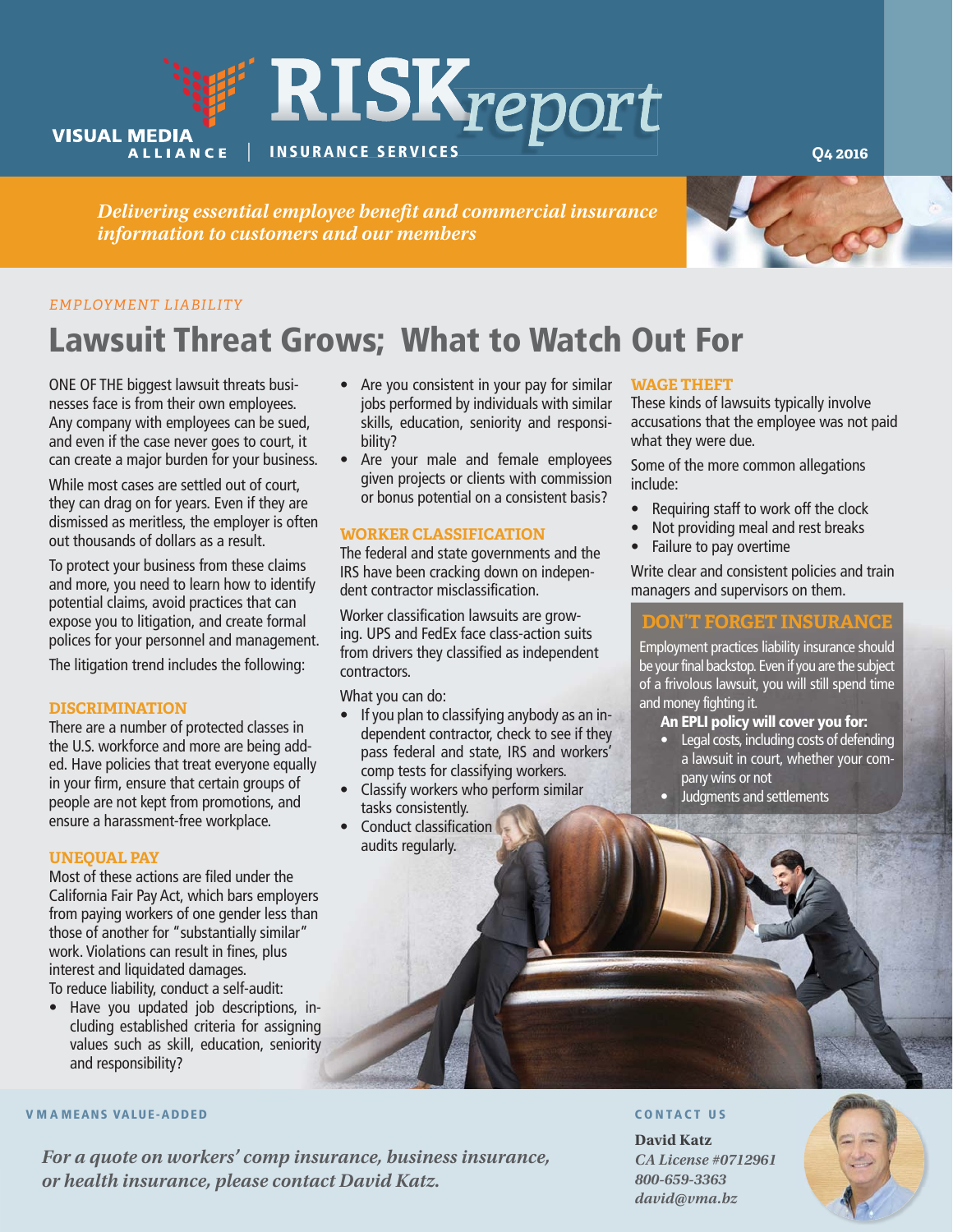# *WORKPLACE SAFETY*

# Why Your Firm Needs a Total Ban on Cell-phone Use

DISTRACTED DRIVING from smart phone use is becoming one of the leading causes of accidents in the U.S., and for the first time overall roadway deaths and injuries have started rising again despite regular advancements in car safety – a change that experts attribute to the scourge.

And as if that news is not bad enough, if one of your employees while driving for you on the job injures or kills someone while using a mobile phone, your organization could face serious liabilities. This is especially true if they were either talking on the phone without a hands-free device or using texting or some other smart phone function.

But lately, juries have even been awarding large judgments in cases when a motorist was using a hands-free set while driving.

If a court were to find your driver negligent, the resulting damages could put you out of business or seriously dent your finances.

That's why you need to implement workplace rules to prevent distracted driving. If you have not done so, you should – and you can use the National Safety Council's cellphone kit as a basis for those policies.

# **SAMPLE POLICY**

The NSC recommends that you have a policy that includes a total cell-phone ban for employees while they are driving, even with hands-free devices. Research has shown that hands-free devices are not safer than handheld phones because the cognitive distraction still exists.

The NSC sample cell-phone policy reads:

"Due to the increasing number of crashes resulting from the use of cell phones while driving, we are instituting a new policy. Company employees may not use cellular telephones or mobile electronic devices while operating a motor vehicle under any of the following situations, regardless of whether a hands-free device is used:

- When the employee is operating a vehicle owned, leased or rented by the company.
- When the employee is operating a personal motor vehicle in connection with company business.
- When the vehicle is on company property.
- When the cellular telephone or mobile electronic device is company owned or leased.
- When the employee is using the cellular telephone or mobile electronic device to conduct company business."

# You can find the NSC kit at: *www.nsc.org*

# **LIABILITY WAKE-UP CALL**

- A jury in Texas found a beverage company liable after one of its drivers crashed while using a hands-free device, even though the headset complied with the company's policy. Verdict: \$21 million.
- A jury in Arkansas found a lumber distributor liable after one of its salesmen rear-ended another car while talking on a mobile phone. Verdict: \$16 million.
- A jury in Ohio ordered a national technology communications company to pay damages after one of its drivers, while using a cell phone, crashed into another car and killed one of the occupants. Verdict: \$21.6 million.

# **THE FACTS**

- The NSC model estimates 21% of crashes. or 1.2 million crashes in 2013, involved talking on handheld and hands-free cell phones.
- The model estimates an additional 6% or more crashes, or a minimum of 341,000 of crashes in 2013, involved text messaging.
- Hence, a minimum of 27% of crashes involved drivers talking and texting on cell phones, according to the model.

# Visual Media Alliance | INSURANCE SERVICES | Get a Quote and Get Your Questions Answered | **insurance.vma.bz** | **800-659-3363**







INSURE YOUR BUSINESS Coverage for liability, auto, property, management, workers' compensation and more



INSURE YOUR STAFF

Medical, dental, vision, life, disability, executive reimbursement and more



# WHY VMA INSURANCE

VMA Insurance Services offers preferential group rates and other cost-saving benefits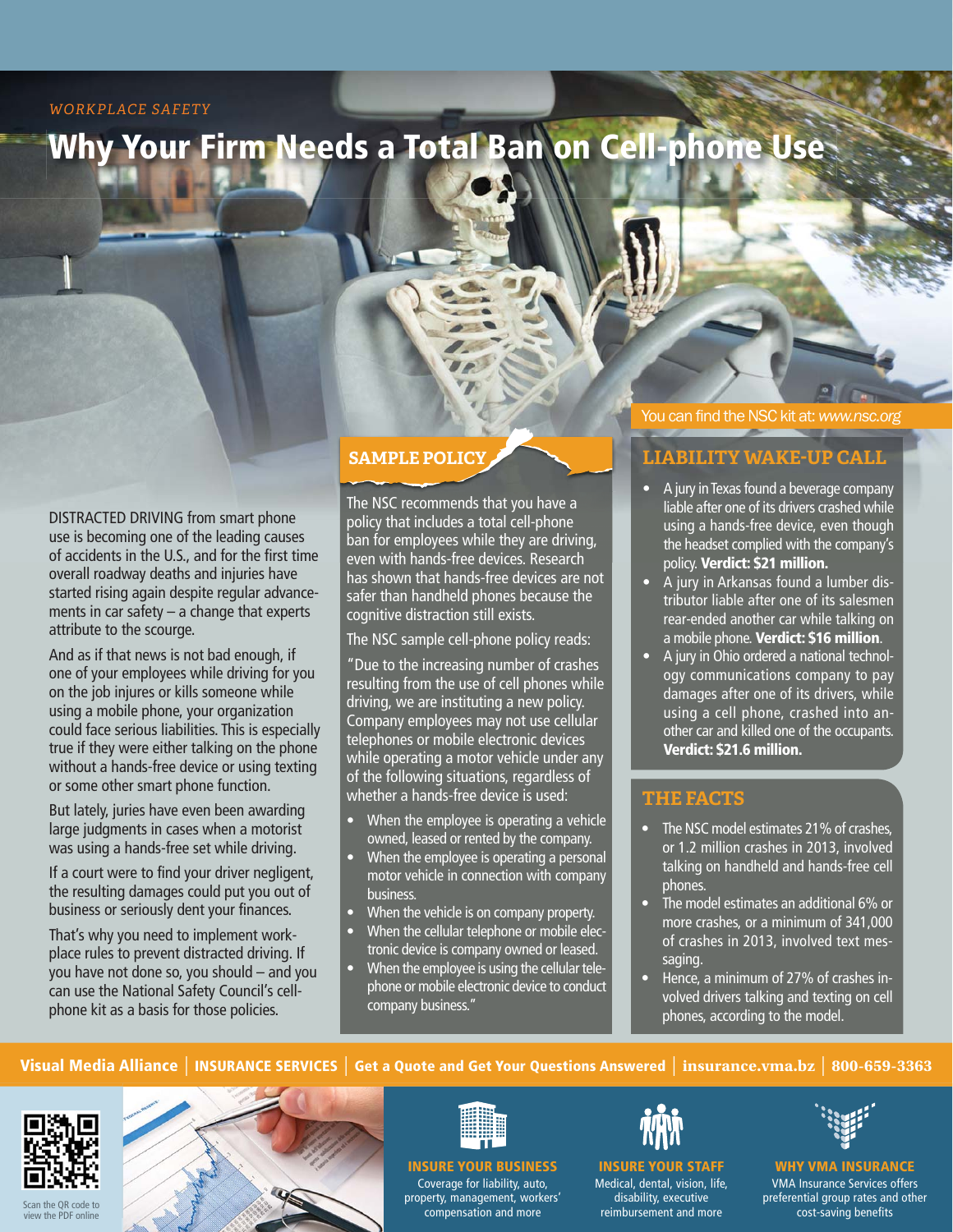### *WORKERS' COMPENSATION*

# New X-Mod Rules to Reduce Effect of One Large Claim

ONE OF the biggest complaints in workers' comp – that one large claim can skew an employer's X-Mod – is about to finally be addressed in California.

The Workers' Compensation Insurance Rating Bureau's "split-point" experience rating system, in which an employer's actual workers' comp losses are divided into actual primary losses and actual excess losses, will be overhauled for 2017.

The Bureau will do so by replacing the current static \$7,000 split point for all industries and employer sizes with a variable splitpoint system.

This change is expected to limit the impact of one large claim on an employer's (particularly a small business's) X-Mod.

At the same time, an employer's X-Mod would be more affected by the frequency of claims.

In other words, an employer that had one large \$50,000 claim over three years would likely see a lesser impact on its X-Mod than a like employer with five \$6,000 claims during the same period.

Actuaries say this is because one large claim is not necessarily indicative of an employer's safety efforts, which more claims are.

Under the current system, the first \$7,000 in losses for a claim are considered primary claims costs, which count fully when calculating an X-Mod. Any losses above \$7,000

are considered excess and have less weight in the experience rating formula.

Under the new system, the split point will vary from \$4,500 to \$75,000, depending on the size of the employer and their industry. The Rating Bureau predicts that there will be up to 90 different split points.

# **THE EFFECTS**

The Rating Burea says the effects of the change to the variable split-point system are:

- There will be no overall pure premium impact (no impact on average X-Mod).
- Impacts on any employer's X-Mod will depend on their claim and exposure history.
- The variable split-point plan will be less volatile. It will be more sensitive to claim frequency and less sensitive to large claims.
- The overall impact of the new plan will be generally modest.
- Movements of modifications above/ below key thresholds – such as 100%, 125% and 200% – should be less than  $1\%$ .
- Modifications over 200% for small risks will be significantly reduced.

One thing that won't change under the new rules is that X-Mods with only one loss in the calculation will continue to be limited to no more than a 25-point increase.

### **X-MOD ELIGIBILITY**

The Rating Bureau has also changed the way X-Mod eligibility is determined.

Starting in 2016, qualification is based on payroll over the past three years and on expected loss rates for the employer's industry. Prior to 2016, X-Mod eligibility was solely based on premium level.

As a result, some single-employee companies in high-risk industries could be eligible.

For example, in the logging industry, an employer would need just one employee earning more than \$60,000 a year to qualify for experience rating, while it would take an accounting firm 82 \$60,000-a-year workers to qualify. That's because expected claims for logging are so much more significant than those for accountants.

One of the main reasons for the change in X-Mod eligibility was that the Bureau was unable to issue X-Mods for an upcoming year until only after the insurance commissioner had approved the rates for that year.

Sometimes that didn't happen until November, which left precious little time for calculating X-Mods.

Under the new regimen, X-Mods can be issued as early as September for the upcoming year. As a result, the expected loss-ratebased eligibility for 2016 was \$10,300. That figure will change every year based on claims cost inflation.